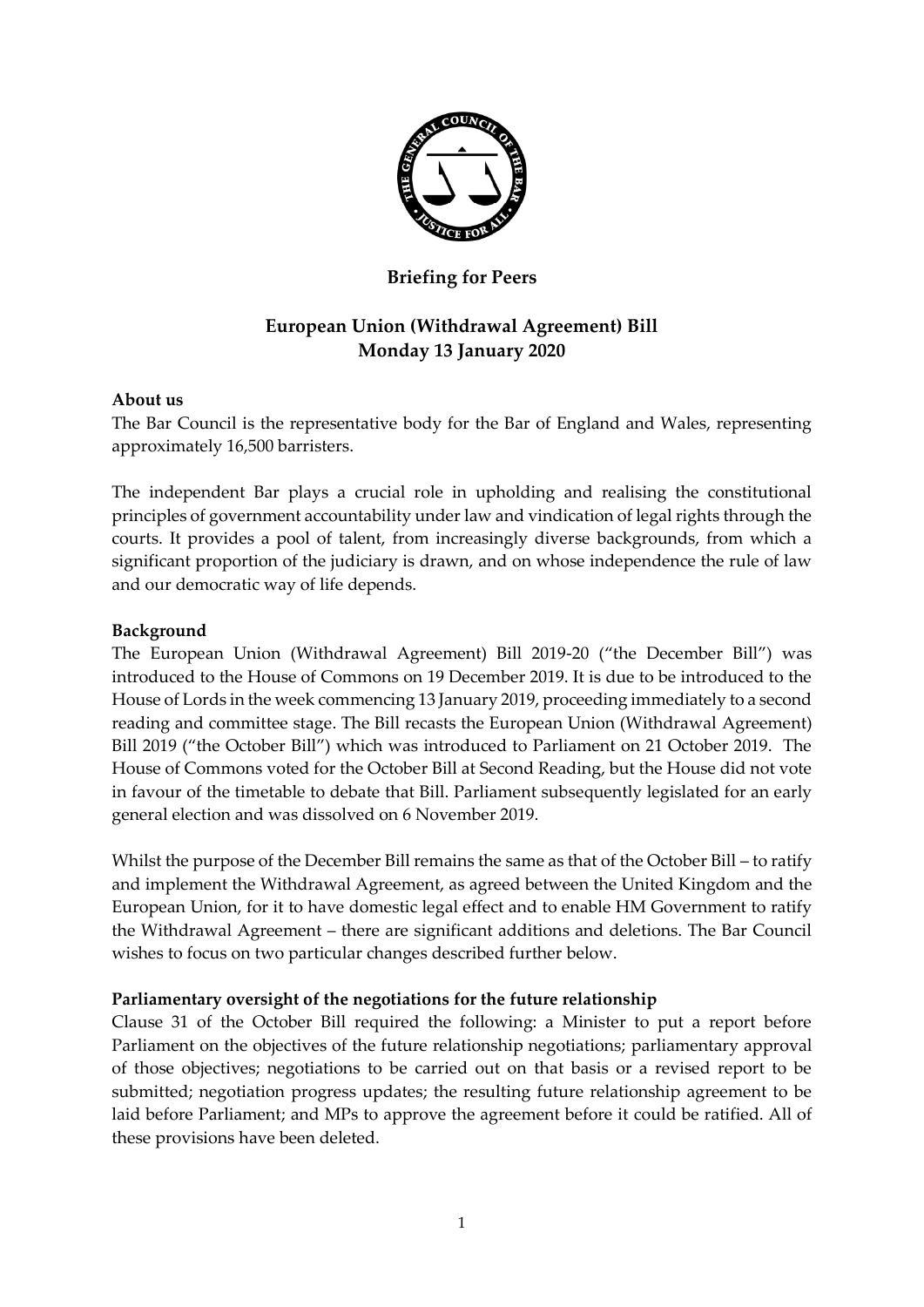In a dualist legal system such as the UK, an international treaty, although binding in international law, does not alter domestic law unless and until the treaty is incorporated into the domestic legal system by legislation. It is for this reason that a Bill is required and, for the same reason, domestic legislation will be required to give effect in UK law to any future relationship between the UK and EU. Deleting the requirement for Parliament to have oversight over the negotiations between the UK and EU in the knowledge that parliamentary approval of the resulting future relationship agreement remains a requirement makes little sense and fails to respect the proper role that Parliament should play in the negotiating process. It risks Parliament raising concerns late in the day which could have been addressed in the negotiating process were Parliament able to contribute at an earlier stage. Above all, it undermines parliamentary sovereignty and it fails to respect the essence of dualism as opposed to monism which requires more than a mere rubber-stamping of an international agreement.

#### **Interpretation of retained EU case law**

The EU (Withdrawal) Act 2018 ("the EUWA") makes provision for retained EU case law to continue to have effect in the UK in order to preserve legal certainty, whilst permitting the Supreme Court and High Court of Justiciary to depart from such case law in the same way as those higher courts may decide to depart from their own case law.

Clause 26(1)(b) inserts a new subsection 6(4)(ba) EUWA to permit the lower courts to depart from retained EU case law, to the extent that they are permitted to do so by regulations made under new subsection 5A EUWA. Without this provision, the lower courts would be bound to follow the rulings of the Supreme Court / High Court of Justiciary on retained EU case law but otherwise would have to follow the rulings of the European Court of Justice ("CJEU") unless and until domestic law was changed or the higher courts departed from the rulings.

New subsection 5A gives a power to a Minister of the Crown, acting after consultation, to make regulations on how the lower courts can interpret retained EU law, including providing for the circumstances under which lower courts are not bound by retained EU case law. The regulations may also set the test that is to be applied in deciding whether to depart from such retained EU case law. The regulations may, however, provide that the test may be determined by a given list of members of the judiciary, which is itself a very unusual form of delegation of law-making powers.

These new provisions risk the possibility of creating legal uncertainty and confusion. EU case law forms a key part of the current corpus of law in the UK: retention until considered decisions can be made on *what* should change, *how* it should change and *who* should change it is essential to ensure the continued functioning of the UK legal system. Maintaining convergence or permitting divergence from EU case law is also critical to the UK's negotiating position on the future relationship with the EU, particularly given that in some areas (notably financial services) the EU is placing significance on UK convergence with EU rules.

The new provisions could also create asymmetry between the tests applied by the higher and lower courts in deciding whether to depart from retained EU case law. It is possible that the lower courts could have a wider power to depart than the higher courts. The setting of